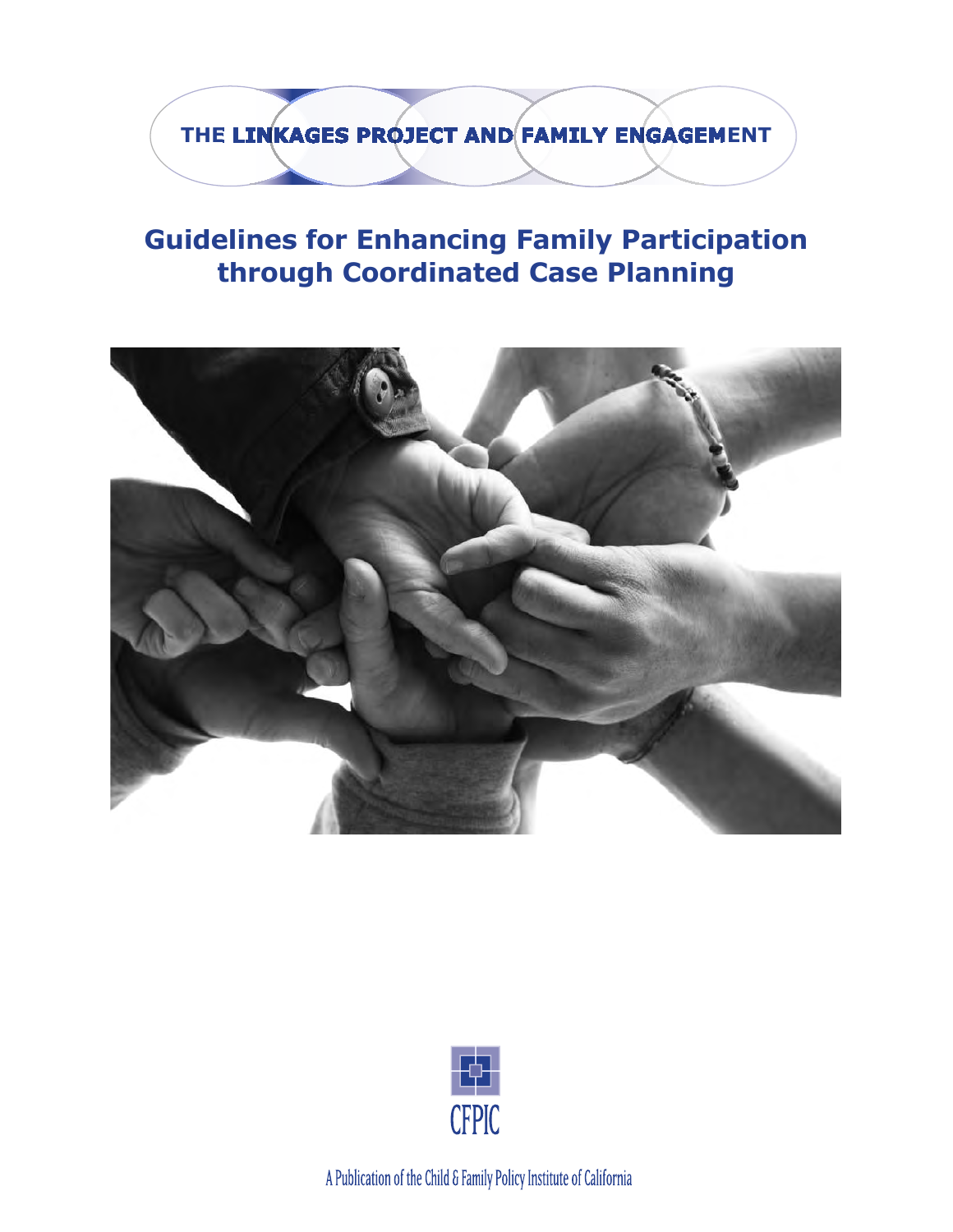

Stuart Oppenheim, Executive Director, stuart.oppenheim @cfpic.org 925 L Street, Suite 350, Sacramento, California, 95814 Phone: 916.443.1747

September 2009

Dear County CalWORKs and Child Welfare staff:

Ten years ago the Stuart Foundation funded a fact-finding mission to El Paso County, Colorado, to look into an innovative approach to the coordination of TANF and Child Welfare Services. Representatives of the Foundation, the California Department of Social Services, and a number of counties participated in that visit and were excited to learn about the possibilities presented by this unique approach. Over the next two years, under the leadership of the California Center for Research on Women and Families, a large planning group developed policies, protocols and templates that would guide counties in implementing California's CalWORKs and Child Welfare Partnership, which we now call Linkages. In 2002, seventeen counties began the implementation of Linkages and in 2005 a second Phase of counties began their implementation. With the receipt of a Federal Grant in 2006 and the addition of a third cohort of counties, Linkages is now established in thirty-two California counties.

In 2008, the California Department of Social Services' Outcomes and Accountability Branch highlighted the importance of the Linkages approach by including it in the State's Program Improvement Plan. The most recent Child and Family Services Review had identified the need to strengthen the family engagement process in California and it was recognized that Linkages offers a way to address that need. For this reason, CDSS asked the Linkages team to develop guidelines for Child Welfare and CalWORKs staff that focuses on the engagement of families in the case planning process

An ad hoc committee from the Linkages project, Oversight Committee, and the participating counties came together to review existing practices in the Linkages counties and develop the guidelines, "The Linkages Project and Family Engagement: Enhancing Family Participation through Coordinated Case Planning." We are hoping that counties will review their own existing practices in light of these guidelines with an eye to identifying areas where they might incorporate its elements into their practice. We believe that you will find these helpful in serving the families in your county and in achieving improved outcomes for the vulnerable children and families whom you served.

Our thanks to the following people, who were so instrumental in developing these valuable guidelines:

*Danna Fabella, Linkages Project Director, who provided overall guidance for this project*

*Leslie Ann Hay, Linkages Project Associate, who was the primary author of the guidelines*

*County Participants:*

 *Debbie Benavente, Tulare Janice Rector, Merced Meheret Sellasie, Santa Clara Michael Reiser, Fresno*

*Cheryl Barrett, Parent Partner Contra Costa County, who reviewed the entire document from the perspective of consumer of services*

*Representatives from all of the Linkages counties who reviewed and commented on the guidelines over the many months of their development*

Since

Stuart Oppenheim Executive Director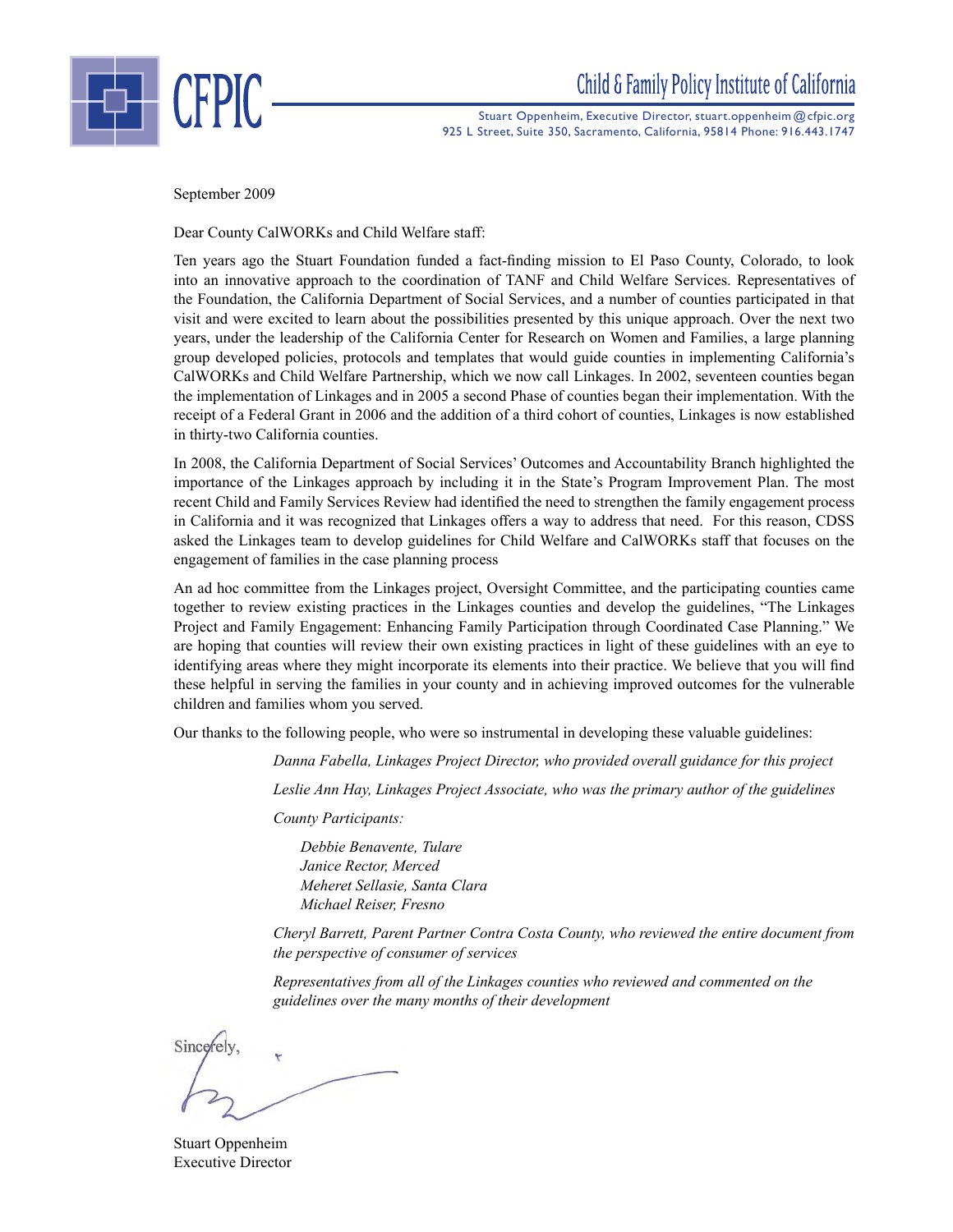## California's Linkages Initiative

Linkages – a CalWORKs and Child Welfare collaboration to improve outcomes for families – is one of five demonstration grants funded by the federal Administration of Children and Families in 2006. The project originated in November 2000 and was formerly known as the CalWORKs/Child Welfare Partnership Project. The goal continues to be the development of a coordinated services approach between Child Welfare and CalWORKs (Temporary Assistance to Needy Families – TANF) services to better serve families and improve safety and economic stability outcomes. The effort began with 13 counties receiving technical assistance and training in 2000, and was joined by 17 more counties in 2005. At this time, a total of 32 California counties have active Linkages programs in operation.

## Family Engagement Overview

Evidence shows<sup>1</sup> that engaged families are more likely to collaborate and cooperate with case plans, choose services or treatments they feel will help them, follow-through with services and make life-long changes. This leads to a higher likelihood of children obtaining permanency, part of the California Department of Social Services (CDSS) vision that "every child in California lives in a safe, stable, permanent home, nurtured by healthy families and strong communities."

Family engagement begins at the time of initial contact and extends throughout the service relationship with the family. Some examples of successful family engagement include:

- **n** Reaching out to families in ways relevant to the situation and sensitive to the values of their culture.
- **n** Building from the family's strengths, capacities, cultural background and resources to develop creative solutions that address the circumstances interfering with the family's success.
- **n** Fully disclosing information relevant to the family's decision-making in the case.
- **n** Encouraging families to be involved in helping the public agencies and the community develop policies and services that are responsive to families and to be involved in evaluating these service systems.

Families in particularly difficult circumstances – those experiencing extremely low income, emotional fragility and lack of social support – may benefit the most from family engagement strategies. They also may be the most challenging population in which to develop the relationships and commitments necessary for meaningful and successful family participation.

## **The Role of Linkages in the California Program Improvement Plan (PIP)**

The 2009 California Program Improvement Plan (PIP) incorporates significant actions to ensure that the state continues to improve child welfare outcomes for children and families. One area of improvement is increasing participation of families in case planning through various strategies that allow, support and enable a family to be involved as decision-makers in their child's case. In creating the 2009 PIP, California chose to build on successful initiatives that have momentum. One of these is the Linkages initiative. Linkages provides a variety of opportunities for greater engagement of families in defining their strengths and identifying resources to address issues that contribute to family disruption.

The guidelines outlined in this document describe how Linkages can help accomplish the PIP strategy of increased use of family engagement strategies in case planning. Also discussed are general approaches, specific mechanisms, and examples from within Linkages that enable and support family engagement. Counties currently implementing Linkages will recognize the extent to which they practice family engagement and perhaps discover additional opportunities. Counties not currently using Linkages may decide to incorporate these elements as a way of meeting the family engagement requirements in the PIP.

Outcomes of successful family engagement strategies include greater commitment to the change process, improved self-esteem as the family is respected and valued, increased sense of empowerment and more comprehensive understanding of the information and processes involved in case planning. These outcomes for the family relate to the broader results that Linkages is striving to accomplish through tighter coordination between CalWORKs and Child Welfare Services:

- **n** More families achieve economic self-sufficiency through increased work participation and earning capacity.
- **n** More children are able to remain safely with their families with no further risk of harm through a more responsive, timely and coordinated array of service options.

 $1$  Dawson, K. & Berry, M. (2002). Engaging families in child welfare services: An evidence-based approach to best practice. Child Welfare, 81(2), 293-317.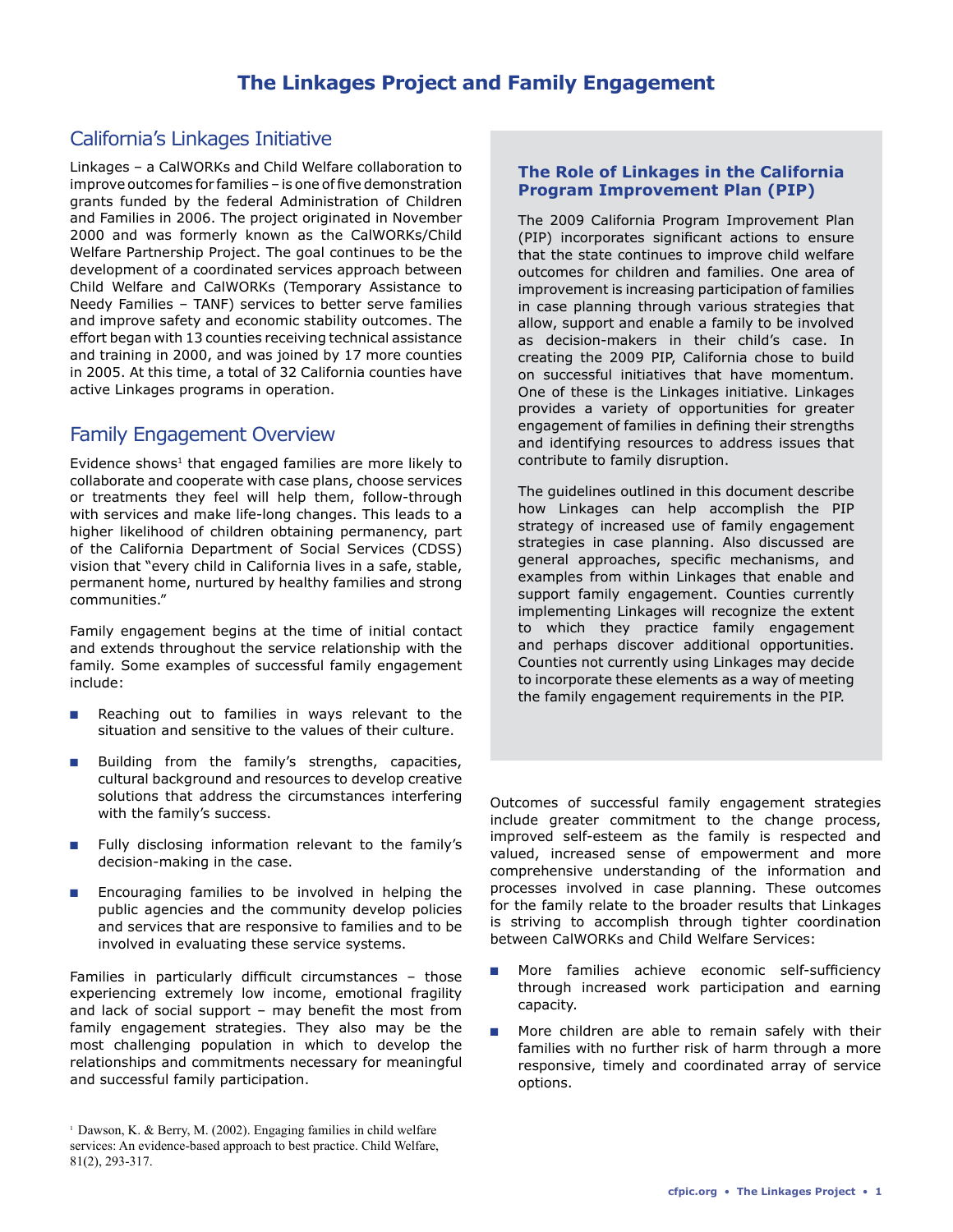## **[ Overview [**

## Family Engagement and the Linkages Initiative

Linkages provides a framework for coordinated case planning between CalWORKs and Child Welfare Services (CWS) for families who are involved in both public systems. Families are engaged through a variety of joint meetings, services and communications. Staff from both CalWORKs and CWS work together toward the same goal: ensuring child safety while promoting family economic stability. Within Linkages, a number of family engagement strategies are employed in this coordinated effort. Examples include:

- Dedicating staff to coordinate their efforts as a 'team' centered on engaging families to address both their child safety and economic self-sufficiency needs.
- **n** Collaboratively developing coordinated case plans that serve, support and involve families, including streamlining duplicate or redundant services offered

by both agencies and ensuring access to services from one agency that may not be available through the other.

- **n** Reaching "hard to engage" families by helping them access resources for meeting complex and/ or specialized needs (such as TANF-funded mental health, substance abuse, and domestic violence services; child care; employment workshops, job search and work experience; clinical assessments; vocational assessments; English as a second language classes; secondary education or vocational training, etc.) while CWS provides incentives to participate in these services.
- Teaming up CWS and CalWORKs workers to create additional outreach opportunities to better address sanctions, homelessness or exemption issues. Proactive resolution of these barriers can strengthen parents' engagement in case planning, participation in services and work activities, and follow-through on case plan goals.

## **Key Approaches to Family Engagement Used in the Linkages Project**

Linkages incorporates many strategies to involve families as experts in creating more successful futures. Many counties have expanded upon two key approaches highlighted in the PIP as effective for family engagement:

**1. TEAM DECISIOn MAKIng (TDMs)** is a process where the family, community and child welfare agency collaborate to make decisions about the child's safety and placement. *How does Linkages enhance family engagement in the TDM process?*

- n **Assistance for Parents**: CalWORKs staff participating in the TDM can help address the parent's support needs, including lifting sanctions and providing access to specialized treatment services (mental health, substance abuse and domestic violence) to which the parent may be eligible due to their CalWORKs status.
- n **Assistance for Relative Caregivers:** CalWORKs staff can arrange for expedited CalWORKs cash assistance benefits for relative caregivers when a decision to place the child with relatives is agreed to at the TDM meeting.

**2. FAMILy PARTICIPATIOn In CASE PLAnnIng** is a case planning process that actively engages families in defining their strengths and identifying resources that will address the problems which resulted in the disruption of their family. *How does Linkages enhance family participation in case planning?*

n **Linkages focuses on benefits for both** *parents* **and their children:** Involvement in the child welfare system can sometimes result in parents feeling alienated or isolated by the events that resulted in child welfare services becoming involved in their lives. CalWORKs case managers can help re-engage the parent by focusing on economic selfsufficiency and building employment skills while helping parents overcome the challenges that are contributing to the family's current instability.

- n **Coordinated Case Planning on Mutual Cases:** When a family has an open child welfare case and is also participating in a welfare-to-work plan, Linkages can help coordinate expectations, services, supports and timelines so that families can be more successful in meeting both sets of goals, and prevent families from being hindered by inadvertent conflicts between the requirements in the two plans.
- Shared Ongoing Monitoring: When the plan has been developed jointly with child welfare and CalWORKs, the family feels heard by both case workers and is more receptive to communicating with their team about obstacles, adjustments or accomplishments along the way.
- n **Key Milestones Are Valued by Both Programs:** When the planning team pays equal attention to both the immediate crisis of family instability and the longer-term objective of economic selfsufficiency, the family is more likely to embrace a sense of their own future. Whether the parent learns a new job skill or discovers a new way to safely discipline their child, both their workers celebrate these gains as important milestones in their road to self-sufficiency. Likewise, if either worker observes the family deviating from their desired path, the team can be brought together to re-engage the family.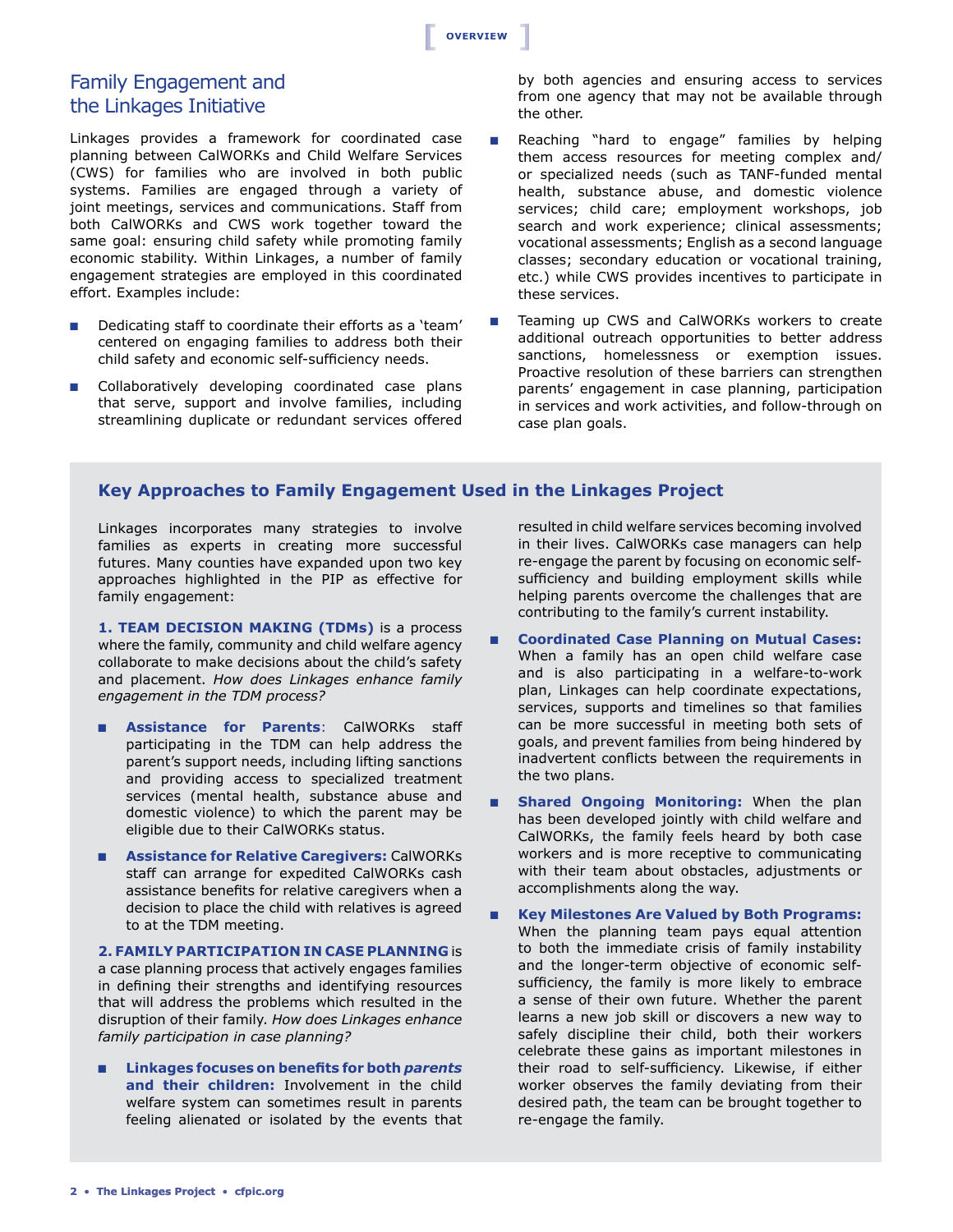# **Foundational Guidelines**

*These fundamental principles are essential for effective family engagement practice when Child Welfare Services and CalWORKs are working together to meet families' needs.*

## 1 **Include the family in all matters pertaining to their future.**

Nothing contributes more to a family's already low sense of efficacy or empowerment than having all of their decisions

## **COUnTy ExAMPLE, p. 9**

made for them. Even when the necessities of protecting child safety limit the options available,

Linkages teams have found that starting the conversation by asking the family what they want to accomplish and helping them understand the options that are available to them increases both buy-in and follow-through.

## 2 **Value and reinforce a collaborative service philosophy.**

Under the pressure of so many deadlines and client needs, it is easy for both CalWORKs and CWS workers to want to skip the extra work that collaboration seems to present. By practicing collaborative skills, and experiencing the benefits that sharing the load with another can provide, staff from both agencies are able to overcome their initial resistance to working together. This spirit of collaboration is also aligned with the best practice principle of encouraging families to connect with and utilize the resources within their own community long after their involvement in the formal system has ended.

**PRACTICE TIP:** An important skill is bringing families with you into the collaboration process. Once you have developed a relationship with a parent, how do you introduce them to new members of the team or new resource providers? Do you help present them more as partners or as clients? One of the ways we sense the amount of respect other people have for us is in the way they introduce us to new groups. What does the way you introduce families to new social workers or resource providers convey?

## 3 **Share a strength-based, family-centered approach to practice across both service systems.**

The shift from a deficit-based to a strength-based approach is much easier to embrace in theory than it is to express in practice. Not only do old habits sometimes stand in the way, the systems that these workers operate in have many deficit-driven mandates. Families can't access many of the services that are available unless there is something wrong. However, it is critical that staff find ways to look beyond the problems to the persons they are serving. One of the first steps in this process is taking the time to hear stories about times when family members used strengths and coping skills to get through other difficult times. By tapping into what are often remarkable histories of resiliency in the face of major obstacles, not only do the CWS and CalWORKs staff discover more options to build upon, the families also see themselves as being valued by the people who are trying to help them.

**PRACTICE TIP:** Each county and almost every worker seems to develop their own strategies for increasing family participation. For example, consider coming into each meeting with a set of questions to encourage family engagement. Some examples are:

- $\blacksquare$  If you were in my position, what would you say would be the most important thing for us to work on at this time?
- $\blacksquare$  What do you think your family needs most right now?
- When you were in tough situations like this before, what helped you make things better?
- Pretend its 6 months from now, and things are finally going better for your family. Imagine it's a regular day when things are going well. Tell me how that would look. Walk me through the day. What happens first thing in the morning? Then what?

## 4 **Establish basic knowledge about the mission and services of the "other" program across caseworkers, supervisors and managers.**

An important step in the process of building a collaborative team is the process of getting to know one another's

 **COUnTy ExAMPLE, p. 9**

systems. Staff at the caseworker, supervisor and managerial levels will benefit from spending time

in one another's offices, learning about one another's paperwork requirements, exploring the differences in the culture and mandates that shape the ways the two offices operate, and gaining a deeper understanding of the resources that are, and are not available through each office.

Families involved in both child welfare and CalWORKs have unique needs and important strengths that can inform how to approach case planning from a family-centered, strength-based perspective.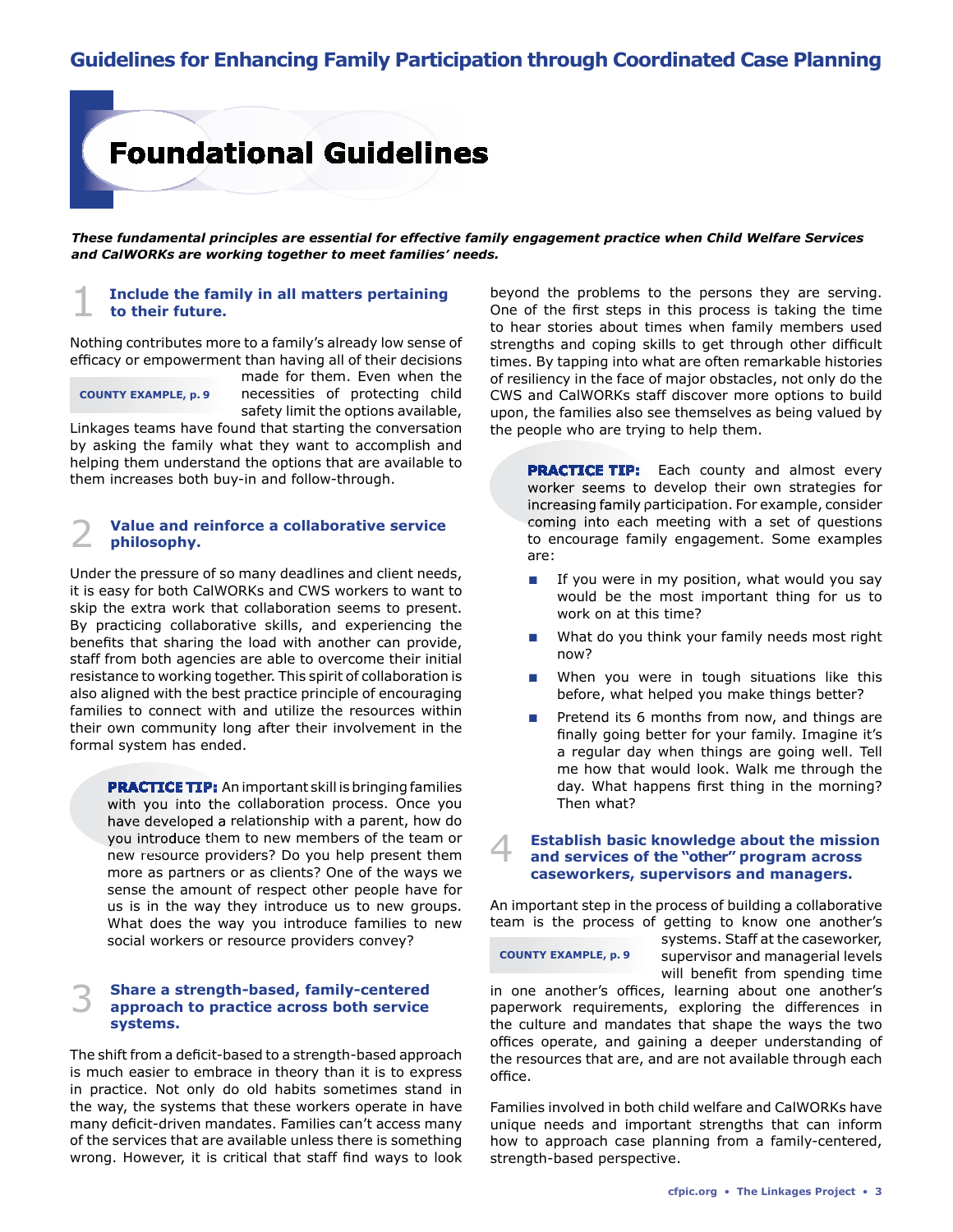# **Identifying Mutual Clients**

*Families involved in both child welfare and CalWORKs have unique needs and important strengths that can inform how to approach case planning from a family-centered, strength-based perspective.*

## 5 **Determine whether a family is involved in the other program at the time of intake.**

At the point of intake, there is an opportunity to learn what other systems the family may be working with. Knowledge about whether or not a family is involved with CalWORKs at the point of initial engagement by an Emergency Response worker can help determine what other benefits may be available to the family, should there be a need to open a child welfare case. Likewise, knowing whether a family has a child welfare plan in place when they are about to begin a welfare-to-work plan is an important part of helping a parent balance the multiple expectations they must meet. Recognizing the family's involvement in both service systems becomes an important consideration for the case planning team in addressing concurrent goals the family is trying to achieve as well as tapping into the array of resources and supports that may be available to help the family stabilize their situation and promote economic self-sufficiency.

There are numerous ways that counties use to identify mutual clients. In some counties, there are automated systems solutions that match databases from CalWORKs and Child Welfare. In other counties, the intake worker on one or both sides is able to search for involvement with the other program. Where these solutions are not available, Linkages teams have found other ways to identify pointof-contact individuals in each program who can quickly access current participation data and relay it back to the requesting worker.

## 6 **Collaborate with CalWORKs to inform safety planning meetings for mutual clients.**

The resources available through CalWORKs can sometimes make the difference between keeping children safely at home and placing them in out-of-home care. Experts from CalWORKs who know what welfare-to-work services are available to the family can be invited to a Team Decision or Safety Planning meeting and can address other issues that may pose barriers to their success (lifting sanctions, managing exemptions). This kind of expertise helps engage the parent in ways that demonstrate how CalWORKs can play a role in supporting the parents' needs while they work toward creating a safer and more stable environment for their children.

Counties have come up with different solutions to figuring out how to have a CalWORKs staff person available for these meetings. One option – when there are enough TDM meetings taking place to justify it  $-$  is to have one or more liaison CalWORKs staff co-located at the CWS office. A

second option is to treat coverage at TDM meetings as an on-call resource so that there is usually someone available who can attend the meeting. The best option when a family has an active involvement with a CalWORKs staff person is to schedule the TDM meeting to accommodate both the needs of the family and the availability of the CalWORKs staff person.

**PRACTICE TIP:** Although making better use of automation and shared data systems is the large scale solution to identifying mutual clients, sometimes a personal touch can be just as helpful. In some counties, a co-located CalWORKs specialist has his or her desk near where the TDM facilitators are located. If a question about CalWORKs involvement comes up during or in preparing for a TDM meeting, the CalWORKs specialist can confer with staff, answer any immediate questions, and recommend potential service coordination opportunities, if appropriate.

## 7 **Adhere to standard confidentiality requirements.**

In many counties, the sharing of information between CalWORKs and Child Welfare case managers is permitted under their counties' interpretations of confidentiality provisions such as Welfare and Institutions Code §10850 (sharing information in the administration of public welfare) and ¶18964 (sharing information among the members of a multi-disciplinary team). However, the most effective method of authorizing the sharing of information is through the process of obtaining a signed release of information from the family. Securing the family's permission for sharing information related to meeting their service needs across child welfare and CalWORKs is an essential part of establishing the trust and respect needed for meaningful engagement.

There are two elements to addressing this need. The first is technical. Because CWS and CalWORKs have different release forms with different requirements, representatives from the two offices need to sit down together with all the forms in front of them and come up with a shared information release policy or an integrated form that meets the highest level of requirements from the two agencies. The second is practice-related. It is so easy to treat information release as a nuisance to get through. Staff need to take the time to help families understand what they are signing. Doing this shows respect to the family. It also provides an opportunity for case workers to demonstrate another perspective on how the systems work by explaining the nature of the release.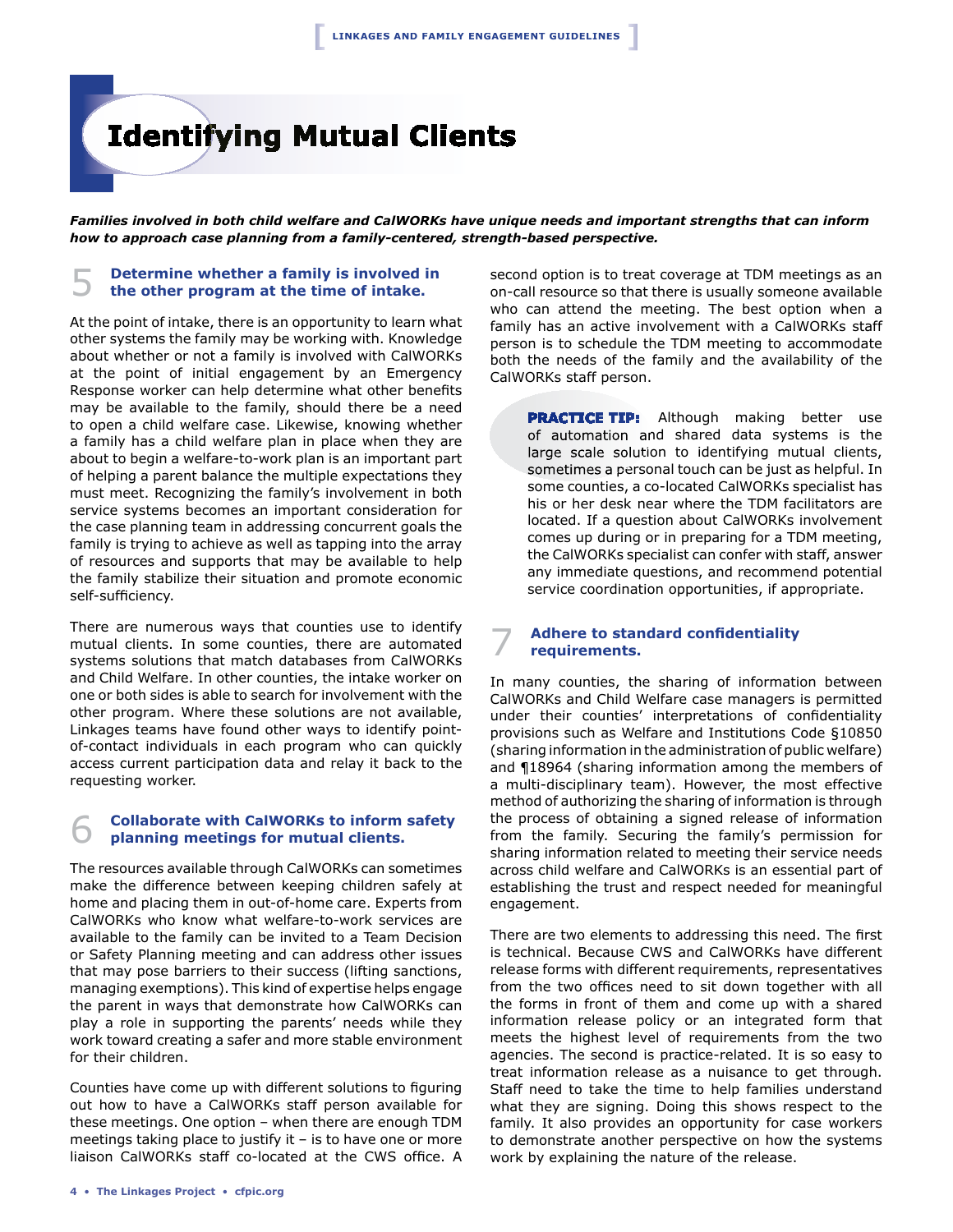## 8 **Conduct ongoing screening for a family's participation in or potential eligibility for CalWORKs throughout their involvement with Child Welfare Services.**

A family's economic circumstances can change at any time, which may open up the possibility of CalWORKs eligibility

 **COUnTy ExAMPLE, p. 9**

and thus the opportunity for service coordination and expansion of the resources

available to help stabilize the family. Several decision points in the course of a family's involvement with child welfare services create natural opportunities to consider how the benefits of CalWORKs may help provide an essential safety net for the family.

The more CWS workers experience the benefits of working hand in hand with CalWORKs staff, the more they are likely to pay attention to a family's ongoing economic circumstances so that if they appear eligible for CalWORKs, the CWS worker can help them with the application process. Especially in times of economic downturn, a CWS

**Assessment** 

worker may begin working with a family that is not eligible for CalWORKs, but as a result of job loss, becomes eligible during the time of their CWS involvement.

Increasing CWS staff awareness of basic eligibility criteria for CalWORKs benefits strengthens the way in which child welfare agencies can be responsive to a family's needs. Several counties have created a straightforward screening tool or set of simple questions that engage families in identifying their potential eligibility for CalWORKs benefits. This approach can be used flexibly at any point when the threat of poverty appears to be influencing the safety and stability of families – at the time of referral, during on-going case management or at case closure. Such techniques require minimal training of child welfare staff, yet are important opportunities for connecting families with benefits to which they may not realize they are entitled. Many counties have also trained CalWORKs staff to act quickly when a family has been pre-screened and referred to apply for CalWORKs or other TANF benefits by their child welfare colleagues, thus expediting the intake and approval process for families involved in both systems.

*Understanding the family's needs, strengths, circumstances and history through the lens of their involvement in CalWORKs can often shed new light on both the realities and opportunities in their lives. This not only engages the family in a more comprehensive way, but also helps determine the most appropriate service response.*

## 9 **Explore family's strengths, needs and goals in context of CalWORKs and child welfare.**

The family's current circumstances can be better understood through joint assessments that identify common barriers

## **COUnTy ExAMPLE, p. 9**

(e.g., substance abuse, mental health, domestic violence) to achieving child safety and self-

sufficiency. CalWORKs workers engage with parents around building employment and economic self-sufficiency competencies. This can surface important strengths, needs and goals that CWS workers can encourage a parent to integrate into their child welfare plan. Likewise, sharing assessment information about parenting and safety progress translates to a more stable foundation for the parent to focus on employment goals.

"In addition to assessing child safety, we're looking at self sufficiency of the family and how work participation can help parents increase their confidence and self-esteem and have healthier interpersonal relationships."

*Stanislaus County, Case Study Site Visit*

**PRACTICE TIP:** A practical and easy to use tool for engaging families around strengths instead of deficits is the creation of "strengths resumes." These inventories are helpful on both the CalWORKs and the CWS side. The point is to not only catch clients doing something good, but to record it. As the family makes progress, the resumes of the family as a whole and of each family member grow. Here are examples of some entries from a family strengths resume:

- On February 12, Cindy (the mother) held it together all day while dealing with two sick, crying children, demonstrating patience, perseverance and compassion. These qualities not only show that she is a better parent, but will also help make her an outstanding employee.
- On March 1, Bob (the father) listened politely the whole time his supervisor was yelling at him for a mistake that he had made. He not only kept his cool, but he earned extra respect by saying to the supervisor, "You're right, we make it or break it as a team. I'll do my best to make sure it doesn't happen again." Being able to deal with conflict in a proactive way is a key employment skill, and can make things better at home as well.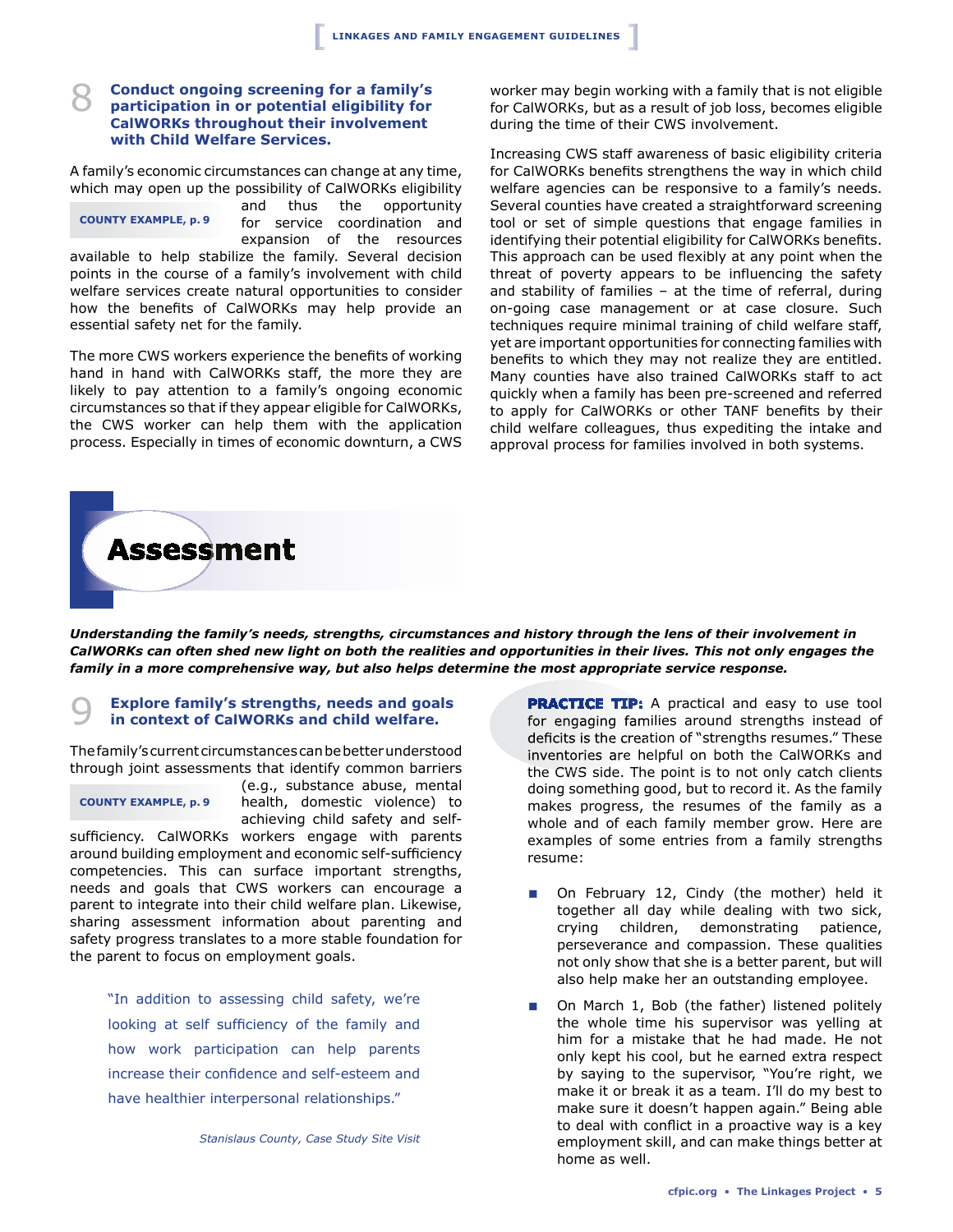## 10 **Review CalWORKs status factors (e.g., sanctions, timed out, exempt) that may impact the parent's ability to engage in service activities.**

The promise of additional benefits, services and supports available through CalWORKs can re-engage the parent in cooperating with needed service activities. Economic issues and failure to meet certain requirements for income assistance may pose significant barriers to a parent's ability to participate in their child welfare case plan. Through communication, coordination and joint review of the family's situation by the Linkages team, many of these administrative barriers can be lifted.

For example, a mother's efforts to meet the expectations of her child welfare plan may be deemed "good cause" for lifting welfare-to-work or income assistance sanctions. Likewise, while a mother of an infant may be exempt from participating in welfare-to-work activities, the Linkages team can encourage her to "volunteer" to participate, limit her activities to those that are part of her child welfare case plan and gain access to the services and supports offered through the welfare-to-work program. This kind of coordination not only helps families achieve safety and stability for their children more quickly, but also establishes a more realistic pathway toward selfsufficiency that is better aligned with the family's current challenges and needs.

## 11 **Help families prioritize child safety and economic self-sufficiency needs to focus service planning efforts.**

While the immediate crisis of child safety may temporarily reduce the family's focus on working toward economic self-

 **COUnTy ExAMPLE, p. 9**

sufficiency, the continued stress of poverty can contribute to an increased risk of maltreatment. A

coordinated assessment process can surface those issues and needs that may be compromising both the family's ability to safely care for their children and to secure and maintain employment.

# **Coordinated Case Planning**

*Even though CalWORKs and CWS have different requirements for the case plans that they must produce, coordinating these plans can prevent conflicts, reduce redundancy, and take maximum advantage of the resources and supports available through both agencies.* 

## 12 **Coordinate child welfare case plans and welfare-to-work plans to improve a family's chances for success.**

Streamlining case plan activities, eliminating redundancy, accessing available resources from TANF and CWS and jointly monitoring progress creates a more realistic, responsive and coordinated plan – one that families can embrace.  **COUnTy ExAMPLE, p. 9**

Coordinated case planning puts all of the principles outlined above into action. Ideally, a coordinated case plan reflects the three-way partnership that is the foundation for Linkages: the family, CWS and CalWORKs. If someone holds the coordinated plan up, all three should say, "This is our plan."

One of the most important elements of coordinated case planning is the sharing of resources. CalWORKs/Welfareto-Work supportive services that are available to assist Child Welfare families include child care, transportation, job training or secondary education and behavioral health or substance abuse treatment services. In addition, the activities that are required in the Child Welfare case plan can often count towards work participation requirements in CalWORKs.

Counties implementing coordinated case planning have found that while this coordination takes more effort, it also produces far greater benefits. Most of the participating counties report that they use a process of parallel plan development because of the differences in timing, context and content for each plan. However, some county workers then create a short document, usually only a page or two, with the family that contains the key coordinated case plan elements. The point is to make it short enough that they can put it up on the refrigerator.

"I used to see more children being detained, and now I see social workers providing more services and keeping families together. For example, with everybody working together, a mom with four children was able to get housing, make appointments, and reunify with her children... If Linkages was not working, she would not have been able to do it."

*Los Angeles County, Case Study Site Visit*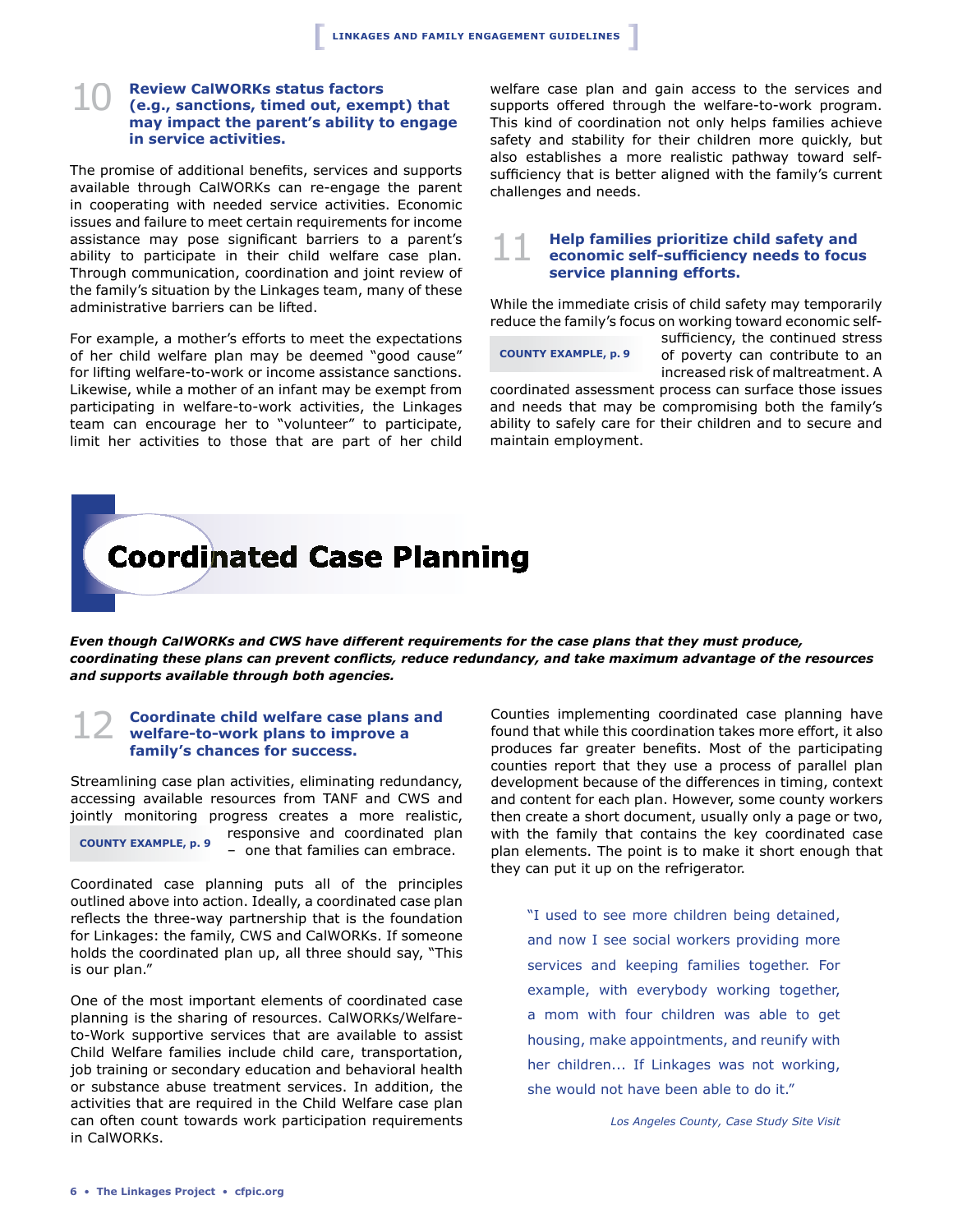## 13 **Transform existing case planning meetings into coordinated case planning sessions.**

Families involved in multiple systems feel an increased burden to meet the expectations of various planning forums in which they must participate. By consolidating some of these meetings into Coordinated Case Planning sessions, family and staff time are used more efficiently toward achievement of a common goal.

Each of the participating agencies should hold onto their roles and responsibilities at these meetings. By working together, not only the families, but also the CWS and CalWORKs representatives can form a clearer idea of the goals and values that everyone holds in common. Especially when a family's goal, the CWS goal and the CalWORKs goal in a particular area or life domain are fairly closely aligned, coordinated case planning meetings offer an opportunity to simplify the expectations for a family by integrating the three perspectives into one shared mission. Services to meet that objective can then be developed in partnership.

The central goal of both CWS and CalWORKs is competency development. Attending a parenting class helps build skills in both arenas: during the classes parents learn skills they can use to take better care of their children, but they also learn how to be on time, take notes and apply what's being taught in one environment (class) to their role in another environment (home) – all valuable skills for work readiness.

## 14 **Be flexible about using other mechanisms for coordination beyond formal multi-disciplinary team meetings.**

Communication in team meetings is only a fraction of what it takes to be effective in addressing family needs. Often

 **COUnTy ExAMPLE, p. 9**

the best work is done through more informal exchanges once the basic plan has been

put into place. For example, some teams have set up email exchanges to keep everyone up to date. Others use subcommittees that work together on specific tasks and then report back to the larger group. Some teams that include both family members and workers that are comfortable with texting use that medium to get important information shared. One of the keys when assessing a family's strengths, culture and preferences is to look at how that family communicates and to build the team's coordination system around that model.

**PRACTICE TIP:** The synergy that families experience through Linkages can come from simple, yet powerful coordination efforts. For example, a parent spent time volunteering in her child's school. On the CWS side, she picked up valuable parenting skills and saw herself doing well with her child. On the CalWORKs side, the hours spent at the school were counted as welfare-to-work activities.

## **CASE PLAn COORDInATIOn A matter of degree**

One simple way that some workers have created a coordinated case planning document is by making four columns with the following headings:

- "What we hope to accomplish" (the shared goals of the three partners)
- "What the family will do to help accomplish it"
- **n** "What CWS will do"
- "What CalWORKs will do"

Usually this document is set up for one or two short-term goals and actions so that the family is clear about what will be going on this month, when it will happen, why it is taking place and who will be doing what.

Another even simpler method for coordinated case planning that can be done in any county is to just exchange the individual case plans, so that the CWS worker knows what the CalWORKs worker is doing, and vice versa – and so that the family isn't caught in between. Then if there are contradictions, or if families are suddenly expected to be in two places at once, those issues can be quickly resolved. This also helps both CalWORKs and CWS avoid duplication and redundancy in their services. It also helps confirm that expectations are compatible across the two plans.

A few counties have developed an integrated form that meets the requirements of both CWS and CalWORKs, so that there can really be one plan per family.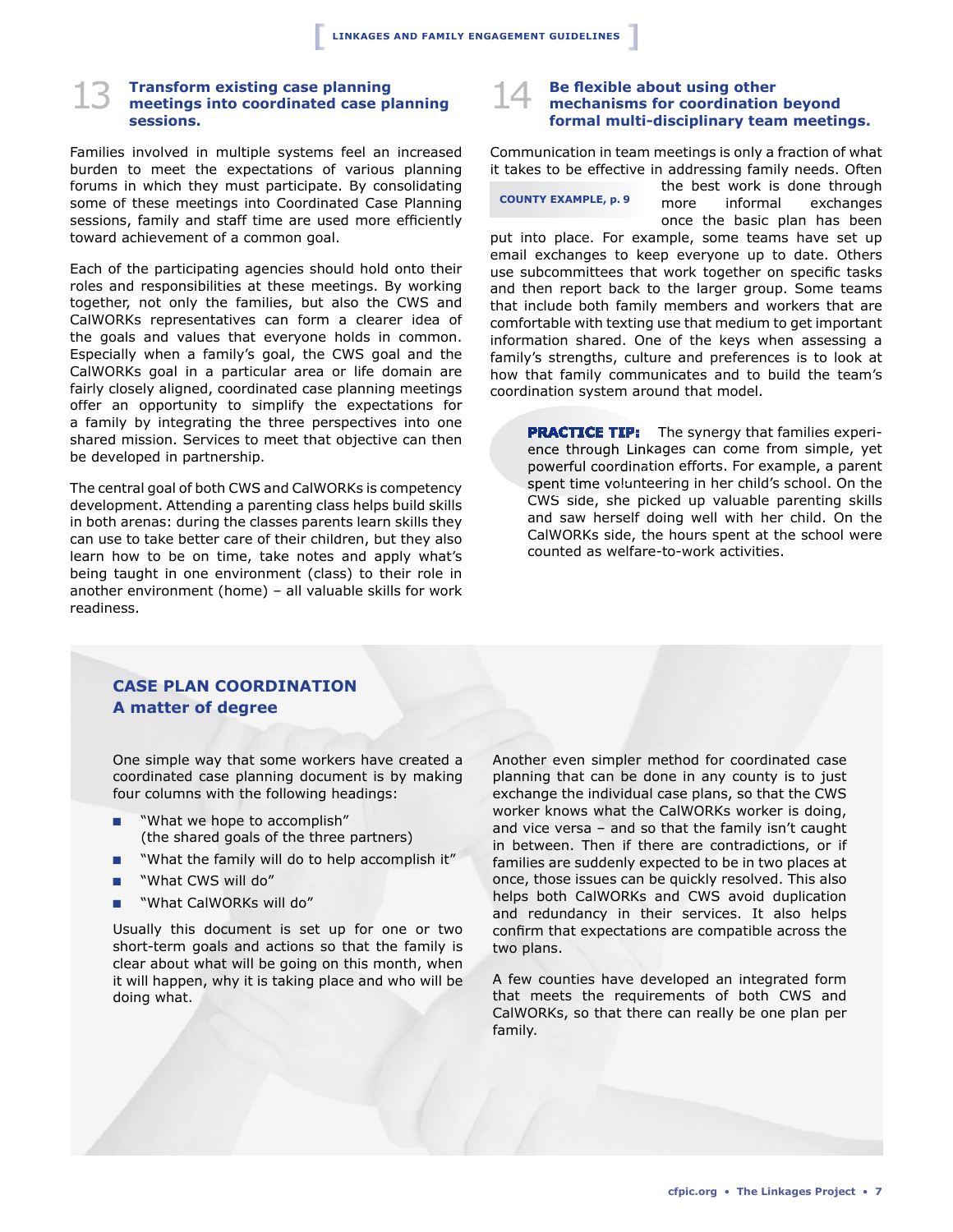# **Support and Monitoring**

*The role of case managers in both CalWORKs and CWS involves a combination of encouragement, support, monitoring and intervention. The system-related responsibilities of these workers do not change when they work in teams. However, they are able to more effectively balance these responsibilities when they are operating collaboratively.* 

## 15 **Utilize court ordered case plans to motivate client participation in welfareto-work activities.**

The juvenile court plays an important role in focusing the parents' attention on the changes in their lives that are

 **COUnTy ExAMPLE, p. 9**

needed to keep their children safe and their family stable. When the court understands that

child welfare services and CalWORKs are working together to help the family succeed, then judges can reinforce the expectation of parental participation in welfare-to-work services as a means of meeting their child welfare goals. This not only influences positive safety, permanency and well-being outcomes, but can also increase work participation rates.

## 16 **Use the structure of CalWORKs to guide and direct family members toward more productive use of their time and talents.**

One of the benefits of including a CalWORKs perspective in the coordinated action plan is that it provides a "get down to business" concreteness to the effort. Sometimes the CWS elements are more abstract – such as learning how to be a more nurturing parent. In contrast, the CalWORKs tasks tend to be more clearly defined – this is how you prepare a job application and this is where you file it. Parents can gain a rapid sense of accomplishment by checking off some of the small steps of the CalWORKs plan, and use that increase in self-confidence to help them tackle the more complex tasks in their CWS plan.

# **Transition and After Care**

*Providing enough ongoing support to ensure that the efforts supported by the coordinated plans are sustained following formal system involvement is essential to long-term success.*

## 17 **Help the family to connect with a community network of services and support prior to ending system involvement.**

The connections that CalWORKs and CWS establish and maintain with community-based organizations, specialized service providers and family support resources are key benefits that a family gains through its experience with Linkages. Although the family may have been introduced to these resources as a result of their system involvement, parents often develop the confidence to utilize these community resources on their own following case closure. Having a positive service experience while they are supported by their Linkages team can help parents become more likely to recognize later on when it's time to seek out appropriate services and supports to keep their family strong. This is where collaboration with CalWORKs to help families become self-sufficient can actually become a protective factor against future risk of maltreatment during the stressful times that families inevitably face.

## **Manage the possibility of one of the plans continuing for a time after the other has concluded.**

Through the coordinated relationships that are established between CalWORKs and child welfare case managers on mutual cases, notification of key milestones in the life of the case become a natural part of ongoing communication. One of these milestones is when the family's involvement in either their child welfare case or the CalWORKs case is about to come to an end. Closure activities for a family involved with Linkages include transition planning related to how after care or follow-on support needs can best be met for the family.

This closure coordination is especially critical if the family is still eligible for benefits, support or assistance from one program and not the other. For example the parent may have reached their 60-month time limit for CalWORKs eligibility, but are still involved with child welfare services. Likewise, the child welfare case may be ready to close, but the parent still qualifies to continue with a welfare-towork plan.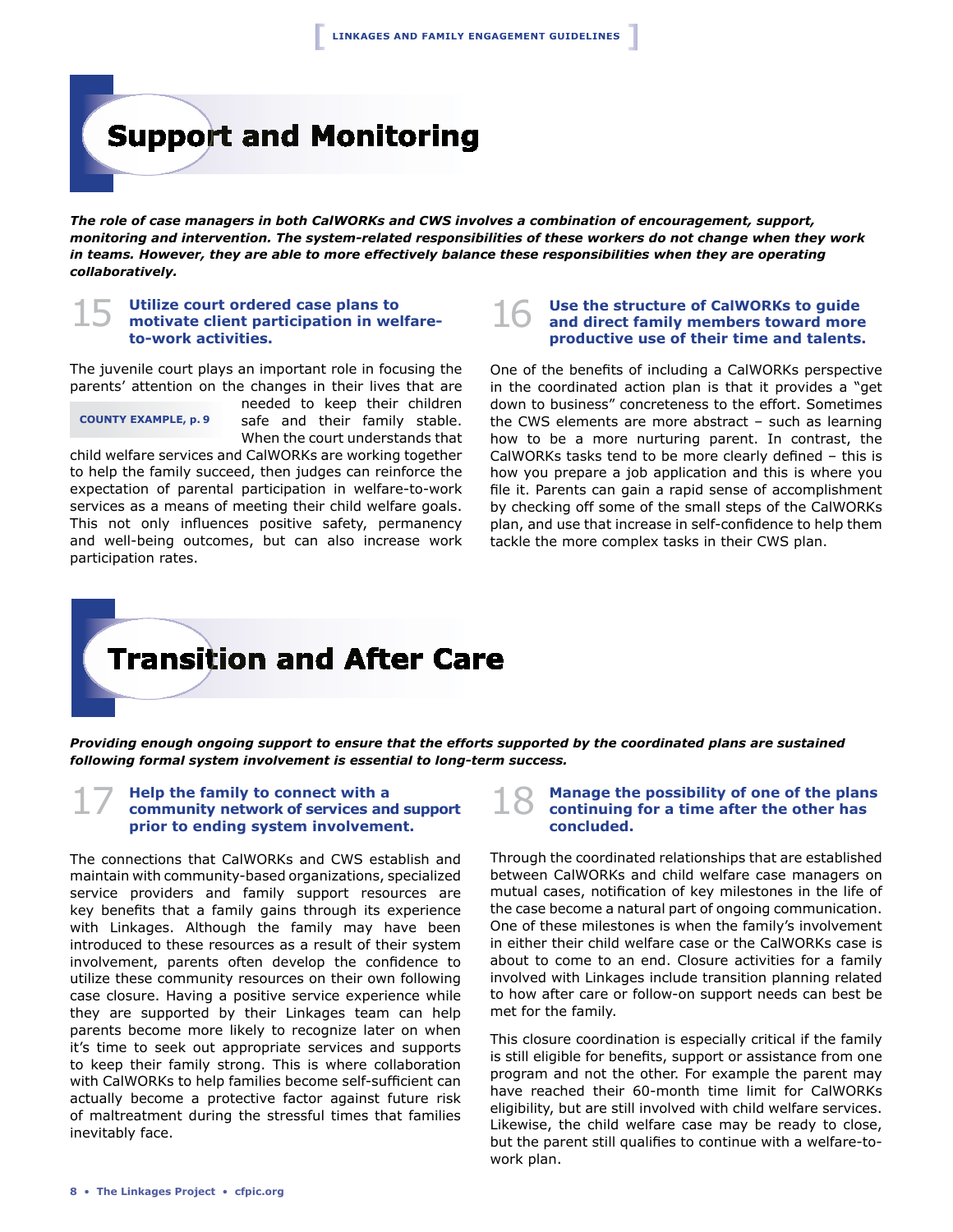**[**

## **nOTES FROM THE FIELD: Examples Of Linkages Strategies For Specific Family Engagement Guidelines**

## **Foundational guidelines**

#### 1. Include the family in all matters pertaining to their future.

Many counties use team decision-making as a way of including the family in all matters pertaining to their future. At a particular TDM meeting in Alameda County, the Linkages Liaison and family were both present. This helped the client come to an understanding about why she was sanctioned in CalWORKs and led to her meeting with a welfare-to-work counselor to focus on reversing the sanction. The client was involved in each step of determining ways to help her become more self-sufficient and keep her child at home. Similarly, in Orange County, a TDM is held anytime a removal is considered, within two days of reporting to the CWS registry. The family is included as well as CalWORKs, even if the family is not currently a CalWORKs case. A strength-based approach is used: the family brings their supports; supportive services are brought to the table to help determine family strengths and needs. Instead of feeling like there's been a back room deal, the family participates in the decision-making process with both agencies.

#### 4. Establish basic knowledge about the mission and services of the "other" program across caseworkers, supervisors and managers.

Families are ultimately the ones who benefit from cross-training among workers at both CWS and CalWORKs. CWS and CalWORKs Directors in Sonoma have cross-trained among themselves and have received additional training through UC Davis' Resource Center for Family-Centered Practice. The Resource Center also offers basic program orientation and case coordination training for CalWORKs and Child Welfare staff which Sonoma County staff received. CalWORKs staff have shown an explanatory video of its programs to CWS staff. At a minimum, each group comes to recognize each other's job titles and duties. As the cross-training continues, staff begin to understand the parameters of the other's program, such as the criteria for CWS intervention and basic eligibility criteria for CalWORKs benefits – which lead to more effective delivery of services to families. Sonoma County has found that clients have started experiencing CalWORKs as a prevention strategy for child safety and family stability.

#### **Identifying Mutual Clients**

#### 8. Conduct ongoing screening for family's participation in or potential eligibility for CalWORKs throughout their involvement with Child Welfare Services.

Families involved in CWS often go through frequent changes to their status in terms of income level, employment, housing and support systems. By regularly conducting screening for a family's eligibility for CalWORKs benefits, CWS is able to respond to a family's needs even as their situation changes. Contra Costa County has developed a form used in conjunction with their families' changes in program status. At each change in program status, clerical staff does a clearance check on the family to determine whether they are a potential Linkages case. The clerk in the screening unit initiates the first clearance and flags the folder if it is potentially a Linkages case. If the referral becomes a case, another clearance is done as the case leaves the Emergency Response Unit. Any time the case is transferred, another clearance is done to identify other status changes (e.g., family has applied for CalWORKs or children have been removed from the home). Families identified as potentially eligible for CalWORKs are identified with a bright colored form in their file, so any assigned worker will know that this is a Linkages case and may benefit from service coordination.

## **Assessment**

#### 9. Explore family's strengths, needs and goals in context of CalWORKs and child welfare.

A recent experience in Los Angeles County illustrates the importance of assessing the family's strengths and needs in joint case planning. A mother involved with the county's child welfare department (DCFS) due to substance abuse issues was referred to the county's welfare-towork program (GAIN) administered by the county's public assistance department (DPSS). Because the mother was receiving family preservation services through DCFS, she was assigned a specialized GAIN caseworker who is trained to coordinate services with DCFS when families are involved in both programs (FP GSW\*). At first the mother was hostile and very apprehensive about the role of welfare-to-work. Eventually, as the FP GSW kept in close contact, the mother grew to understand the importance of building her capacity for employment.

She received a referral to a DPSS contracted substance abuse provider, as well as child care and transportation, all of which allowed the mother to participate in her assigned activities. The mother complied with both DCFS and DPSS requirements, feeling supported by both agencies. She completed her substance abuse program and met her welfare-towork employment and educational goals, and now lives with her son, successfully employed in her career.

\* *Note: GAIN stands for Greater Avenues to Independence and is Los Angeles County's Welfare-to-Work program. FP GSW stands for Family Preservation GAIN Services Worker.*

#### 11. Help families prioritize child safety and economic self-sufficiency needs to focus service planning efforts.

One aspect of coordinated case planning is helping families prioritize the focus of their service planning efforts. In Del Norte County, a family was struggling because of unstable housing and a car that needed repairs. Coordinated case planning shifted the priority of their focus from fixing the car to paying a large and outstanding power bill. Case workers gave the family vouchers for transportation, which enabled the family to postpone the car repair and secure a stable housing situation first.

## **Coordinated Case Planning**

#### 12. Coordinate child welfare case plans and welfare-to-work plans to improve a family's chances for success.

Tulare County has developed a family-friendly coordinated case plan process. Not only is the family present and actively involved in the case planning meeting, but the documentation that emerges is a simple, holistic picture of what the family needs to accomplish. A coordinated case plan is developed that blends the child welfare and economic assistance goals into a single set of objectives. Guided by the family, the Linkages team chooses from a combined array of family support and economic self-sufficiency services, everything from parenting classes to resolving sanctions. This comprehensive service plan helps the family fulfill their parenting role more effectively while at the same time working their way toward economic self-sufficiency.

#### 14. Be flexible about using other mechanisms for coordination beyond formal multi-disciplinary team meetings.

One method of coordinating case planning begins with a pre-staffing meeting occuring before the joint meetings with the family. San Francisco County targets cases that have been open less than six months. Prestaffing meetings are coordinated by the Linkages Coordinator and attended by the assigned CalWORKs and child welfare case workers, at a minimum. Roles and responsibilities are discussed and clarified as are family strengths and needs, with the goal of smooth transitioning for the family from the TDM meeting to the Linkages case coordination meeting. Through this staff preparation, families experience a shift in perspective from agency enforcement to support by both CWS and CalWORKs, allowing resources of both agencies to be more acceptable and effective.

#### **Support and Monitoring**

#### 15. Utilize court ordered case plans to motivate client participation in welfare-to-work activities.

Families often have negative feelings about their CWS social worker. Having a child removed is demoralizing and frightening; the worker responsible for removing a child often carries the brunt of parent's frustration. Social workers can struggle to keep the elements of family engagement present in work characterized by compliance-based or adversarial actions that must be taken to protect child safety. Santa Clara County has addressed this conflict by utilizing court-ordered case plans to motivate clients to participate in welfare-to-work activities. In one case, as part of coordinated case planning with CalWORKs, the social worker utilized the drug court process to help the parent understand that by addressing her addiction problem, she could continue to receive support through CalWORKs and avoid sanction. This long-term commitment to the parent's well-being on the part of her Linkages team conveyed a sense of care and sensitivity to the client. As the CWS social worker and CalWORKs Employment Specialist helped the mom secure a job – even with a criminal record – she shifted from animosity toward the social worker to appreciating both the worker and the system. Now employed, reunited and stable, mom feels she and her child would not have survived without this kind of assistance.